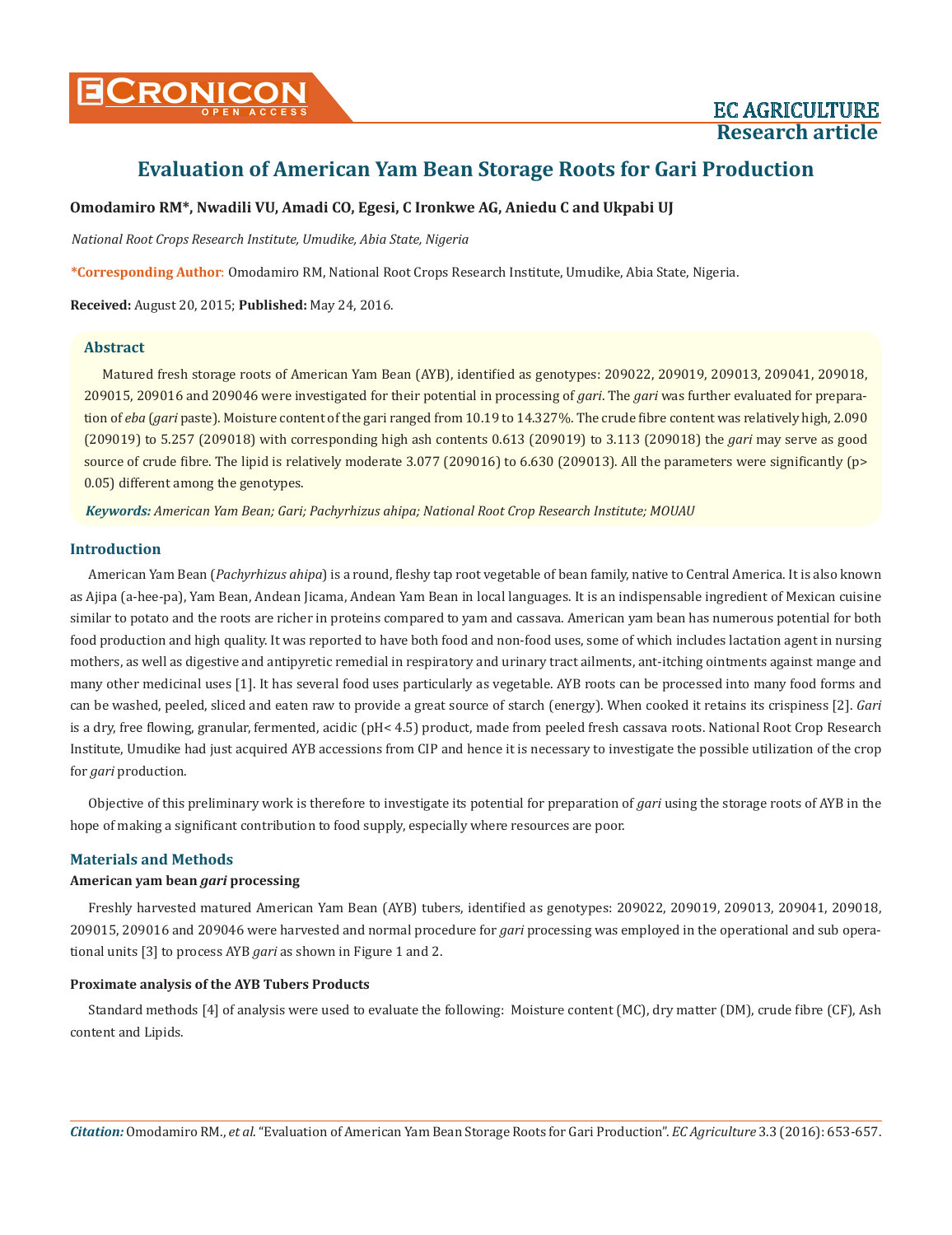

*Figure 1: Flow chart for American Yam BeanGari processing stages.*



*Figure 2: Flow chart for AYB Tubers Flour processing.*

#### **Sensory Evaluation**

Organoleptic quality of the *eba* (paste) was conducted in the product development Programme of National Root Crops Research Institute (NRCRI), Umudike. A twenty-member sensory panel drawn from NRCRI staff and post graduate students of Food Science and Tech-

654

*Citation:* Omodamiro RM., *et al*. "Evaluation of American Yam Bean Storage Roots for Gari Production". *EC Agriculture* 3.3 (2016): 653- 657.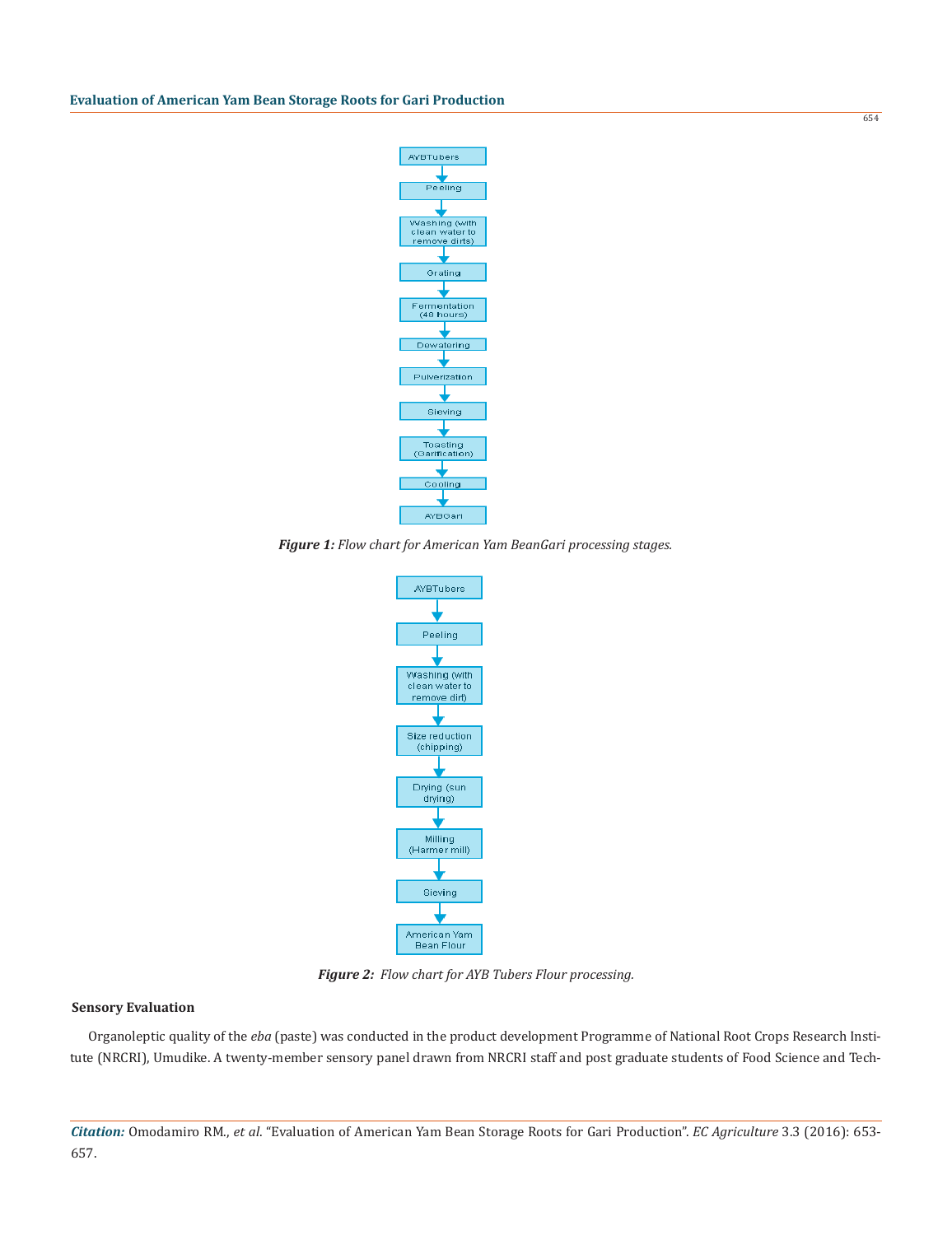nology, Michael Okpara University of Agriculture (MOUAU) was used for the sensory evaluation. The formulated paste was subjected to sensory evaluation for color, taste, mouth feel, aroma and general acceptability quality attributes using 9- point Hedonic scale [5].

#### **Statistical Analysis**

All data were subjected to analysis of variance using SAS and Microsoft excel.

#### **Results and Discussion**

The proximate composition results of *gari* made from fresh AYB tubers is shown in Table 1. Moisture content ranged from 10.19 to 14.327%. The crude fibre content of *gari* is relatively high, 2.090 (209019) to 5.257 (209018) with corresponding high ash contents 0.613 (209019) to 3.113 (209018) the *gari* may serve as good source of crude fibre. The lipid is relatively moderate 3.077 (209016) to 6.630 (209013). All the parameters were significantly (p> 0.05) different among the genotypes.

| <b>Sample</b> | MC <sub>1</sub>       | <b>DM</b>           | <b>CF</b>          | <b>ASH</b>         | <b>LIPIDS</b>        |
|---------------|-----------------------|---------------------|--------------------|--------------------|----------------------|
| 209015        | 14.327a               | 85.673g             | 4.580 <sup>b</sup> | 1.903 <sup>b</sup> | $3.323^{d}$          |
| 209019        | 12.693c               | 87.307 <sup>e</sup> | 2.090 <sup>f</sup> | $0.613^{\circ}$    | $3.107$ <sup>e</sup> |
| 209016        | $10.190$ <sup>f</sup> | 89.810 <sup>b</sup> | 3.080e             | 0.800 <sup>d</sup> | $3.077$ <sup>e</sup> |
| 209013        | $11.283^d$            | 88.717 <sup>d</sup> | 3.803 <sup>d</sup> | 1.187c             | 6.630a               |
| 209018        | 10.370e               | 89.643 <sup>c</sup> | 5.257 <sup>a</sup> | 3.113 <sup>a</sup> | 3.330 <sup>d</sup>   |
| 209041        | 13.080 <sup>b</sup>   | 86.920 <sup>f</sup> | 2.113 <sup>f</sup> | 0.623e             | 6.127 <sup>b</sup>   |
| 209046        | 11.610 <sup>g</sup>   | 89.390 <sup>a</sup> | 4.440c             | 1.223c             | 3.837c               |
| $LSD$ 0.05    | 0.064                 | 0.064               | 0.037              | 0.042              | 0.048                |

*Table 1: Sensory Evaluation of eba made from AYB tubersgari.*

Variety 209016 had the highest percentage *gari* yield, while variety 209014 had the lowest percentage yield. The results of the sensory evaluation of *gari* made from the AYB and the reconstituted *gari* into paste or fufu (eba) is shown in Table 2 and 3 respectively. Over 70% of the AYB varieties gave acceptable *gari*. The *gari* from variety 209022 was mostly acceptable and differed (p< 0.05) significantly from all others. There was significant (p< 0.05) difference in the colour of the *eba*. Variety 209022 *eba* was mostly acceptable and differed significantly from every other variety. All the *eba*, except variety 209046 gave acceptable colour as judged by the taste panel. In term of hand feel and mould ability over 80% of the *gari* gave acceptable *eba*. Variety 209022 aroma was mostly acceptable and significantly different from other samples. Generally variety 209019 compared favourably with variety 209022.

| S.N0 | Genotypes  | Colour               | <b>Hand feel</b>   | <b>Mould Ability</b> | <b>Aroma</b>      | G/Accept             |
|------|------------|----------------------|--------------------|----------------------|-------------------|----------------------|
| 1    | 209022     | 8.00 <sup>a</sup>    | 7.16 <sup>a</sup>  | 7.67a                | 7.44a             | 7.66 <sup>a</sup>    |
| 2    | 209019     | $5.05^{bc}$          | $5.77$ bc          | $6.39$ abc           | 5.72 <sup>b</sup> | $6.55$ <sup>ab</sup> |
| 3    | 209013     | 5.88bc               | $5.77$ bc          | 5.61 <sup>bcd</sup>  | 5.61 <sup>b</sup> | 5.83 <sup>b</sup>    |
| 4    | 209041     | 6.11 <sup>b</sup>    | $6.44^{ab}$        | 6.89ab               | 5.94 <sup>b</sup> | 6.38 <sup>b</sup>    |
| 5    | 209018     | $5.27$ <sup>bc</sup> | $5.05^{cd}$        | 4.89 <sup>d</sup>    | 4.94 <sup>b</sup> | 5.44c                |
| 6    | 209015     | 4.94c                | $5.72^{bc}$        | $6.56^{ab}$          | 5.61 <sup>b</sup> | 6.16 <sup>c</sup>    |
| 7    | 209016     | 4.88c                | 4.50 <sup>d</sup>  | 4.61 <sup>d</sup>    | 4.89 <sup>b</sup> | 4.66c                |
| 8    | 209046     | 3.72 <sup>d</sup>    | 4.94 <sup>cd</sup> | $5.16^{cd}$          | 4.89 <sup>b</sup> | 4.55c                |
|      | <b>LSD</b> | 1.133                | 1.172              | 1.301                | 1.116             | 1.139                |

*Table 2: Sensory Evaluation of gari made from AYB tubers.*

655

*Citation:* Omodamiro RM., *et al*. "Evaluation of American Yam Bean Storage Roots for Gari Production". *EC Agriculture* 3.3 (2016): 653- 657.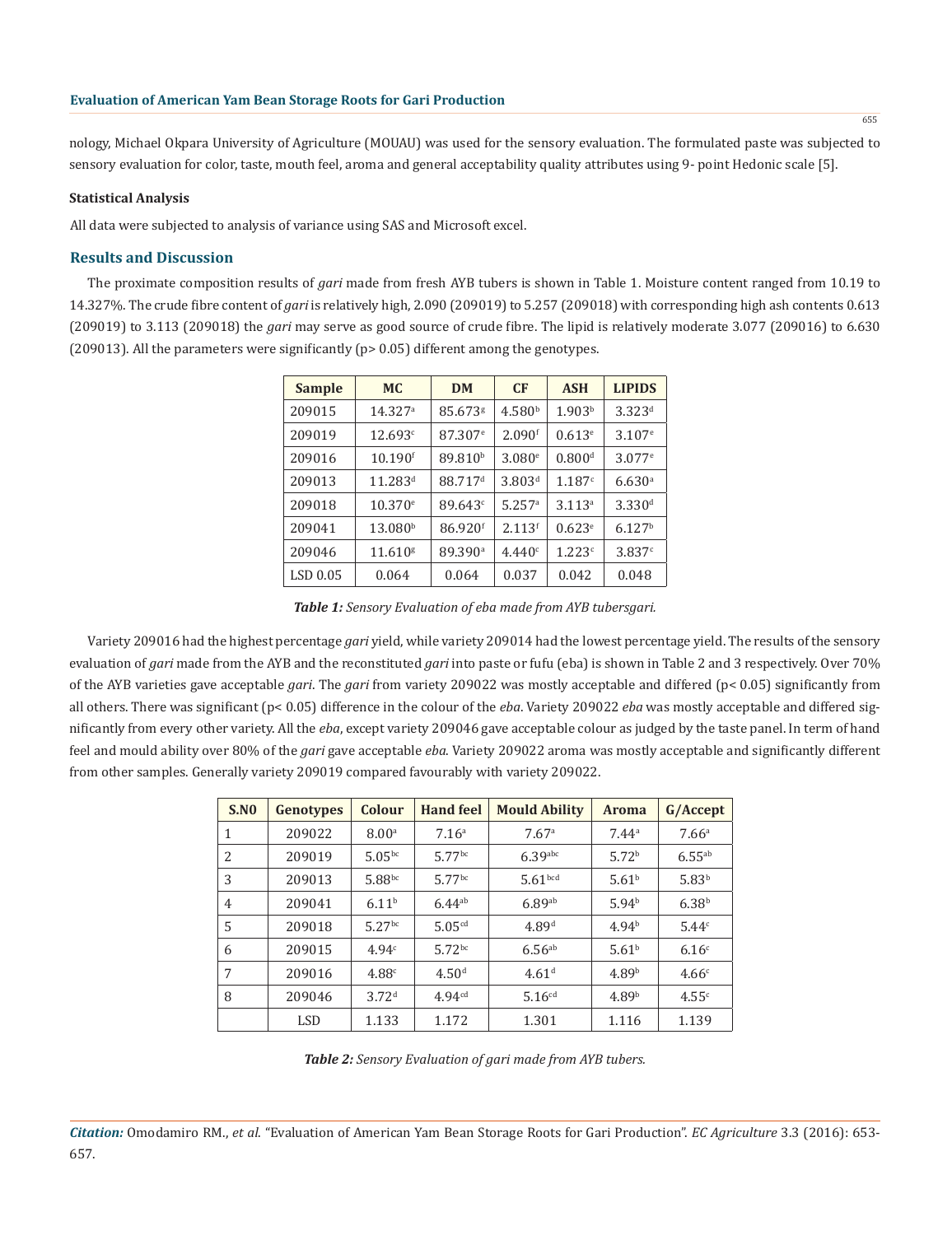# **Evaluation of American Yam Bean Storage Roots for Gari Production**

| <b>S.NO</b>    | <b>Variety</b> | Colour              | <b>Aroma</b>        | G/Accept              |
|----------------|----------------|---------------------|---------------------|-----------------------|
| 1              | 209022         | 8.2222 <sup>a</sup> | 7.7778a             | 8.1111 <sup>a</sup>   |
| $\mathfrak{D}$ | 209019         | 5.4444 <sup>c</sup> | 6.0000 <sup>b</sup> | $6.0000^{bc}$         |
| 3              | 209013         | 5.7778bc            | 6.1667 <sup>b</sup> | $6.0556^{bc}$         |
| 4              | 209041         | 6.5556 <sup>b</sup> | 5.8889 <sup>b</sup> | 6.2222 <sup>b</sup>   |
| 5              | 209018         | 5.3333 <sup>c</sup> | 5.8333b             | $5.5556^{bc}$         |
| 6              | 209015         | 5.0556c             | 5.2222 <sup>b</sup> | 4.8889 <sup>cd</sup>  |
| 7              | 209016         | 5.0000c             | 5.1111 <sup>b</sup> | $4.9444^{cd}$         |
| 8              | 209046         | 5.1111 <sup>b</sup> | 4.0000c             | $4.0556$ <sup>d</sup> |
|                | <b>LSD</b>     | 1.1045              | 1.1001              | 1.172                 |

*Table 3: Sensory Evaluation of gari made from AYB tubers.*

Percentage gari yield is as shown in Figure 1. The yield ranged from 11.67 to 25%. Variety 209016 had the highest yield, while variety 209014 had the lowest percentage yield. Though the sensory result revealed lower numerical score in terms of acceptance of both the gari and eba made from the variety with highest percentage yield (209016), it could still be used for gari production because statistically the eba and the gari acceptance compared favourably with some other varieties (209018 and 209015) that were acceptable.



#### **Recommendation**

Variety 209022 may be more suitable for gari production due to its gari and eba good qualities. Varieties 209013, 209041 and 209018 could be used as well. While variety 209016 could be used for composite gari production. Further work should be done on the fresh root for more food uses. There is need to screen the crop for phytochemicals, proximate composition to exploit both the food and other uses as well as varietal characterization of this valuable new crop.

#### **Bibliography**

- 1. Wolfgang G American Society of Agronomy. "High Protein Yam Bean: A Nearly Forgotten Crop." Science Daily (2007).
- 2. Umesh Rudrappa (2009).
- 3. Ukpabi UJ., *et al.* "Feasibility of using sealed polyethylene film in prolonged storage of gari". *Advances in Applied Science Research* 3.3 (2012): 1239-1243.
- 4. AOAC. Official methods of Analysis of the Association of Official Analytical Chemists, Washington DC USA (1990).

656